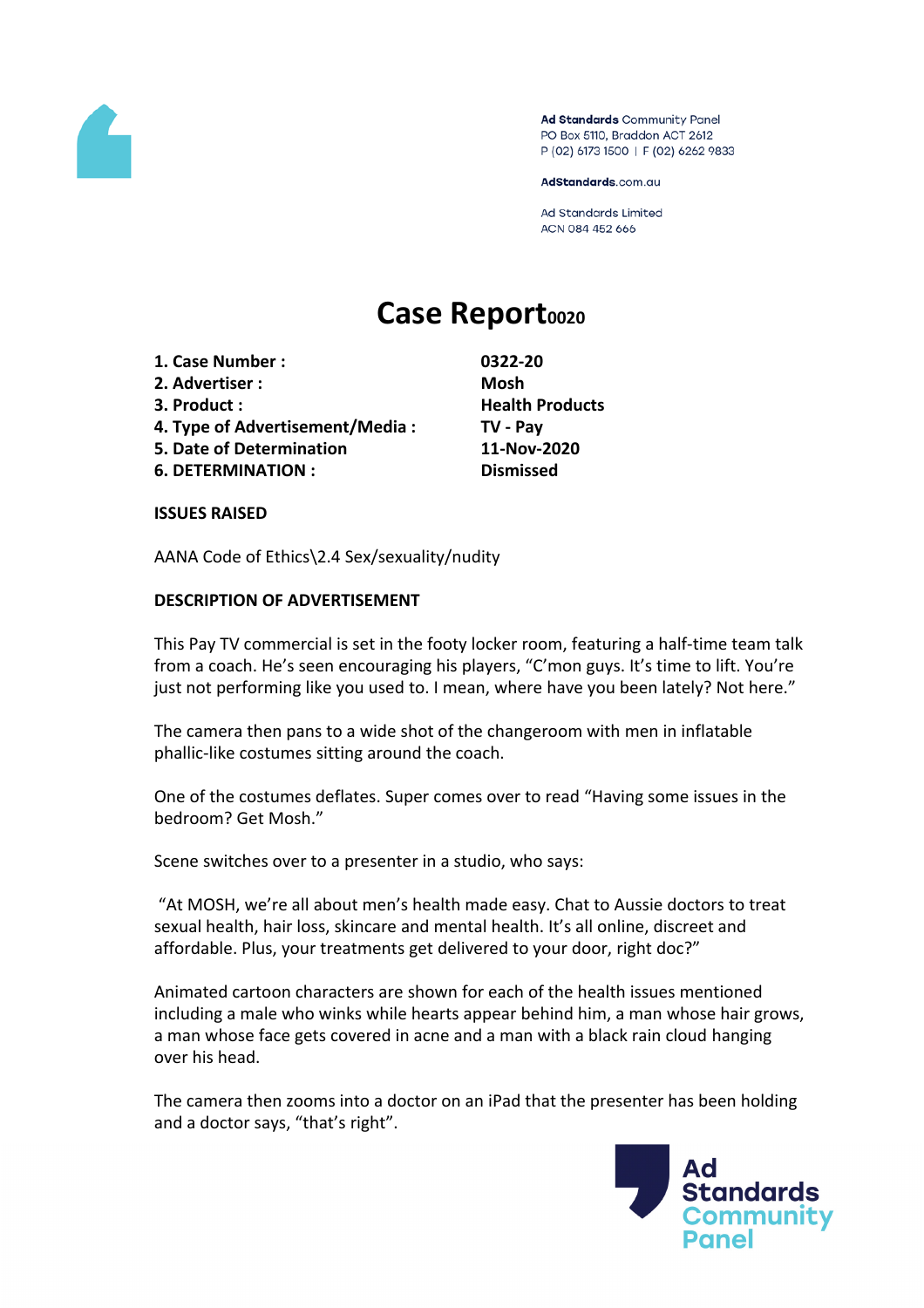

#### **THE COMPLAINT**

A sample of comments which the complainant/s made regarding this advertisement included the following:

*My 12-year-old daughter watches the footy with me. We're trying to encourage young girls to engage in footy, in fact all young kids. They should not be subjected to ads featuring inflatable penises and comments about not performing in the bedroom and helping sexual performance. This is not appropriate advertising for children's viewing.*

*not appropriate for kids. Footy is marketed by the afl as family friendly.*

*Inflatable penises on ads during afl finals when lots of Australian kids are watching a footy game is inappropriate. The as was in the first quarter ad break of the Saints Richmond game.*

## **THE ADVERTISER'S RESPONSE**

Comments which the advertiser made in response to the complainant/s regarding this advertisement include the following:

*In addressing the complaints, it is important to first explain a bit more about Mosh and our mission.*

*Mosh is a men's online health clinic where men can find solutions for hair loss, sexual health, skincare and mental health. Our goal is to make men's health easy - more affordable, more accessible and more normal than ever. We connect men with accredited Australian doctors to organise tailored treatment plans and door to door medication delivery. Australian men are notorious for not seeking medical help and not prioritising their health issues. Mosh was born to change that - 1) to create a safe space to tackle more uncomfortable issues men experience and 2) to destigmatise addressing these issues.*

*We are unlike many hair loss or sexual health clinics that preceded us, that coerced men into buying their services out of fear or outright embarrassment. Our brand prides itself on taking an evidence-based and empathetic approach to sensitive healthcare issues.*

*This ethos is what created the TVC.* 

*1) We fundamentally disagree that our TVC violates the AANA code of ethics 2.4 on Sex/Sexuality/Nudity.*

*Our TVC was not filmed in a sexual, sensual or suggestive way. It's far from it - there is no nudity and the costume/fancy dress is harmless. True to our brand personality, we took the good humoured approach to address a medical condition to help open the*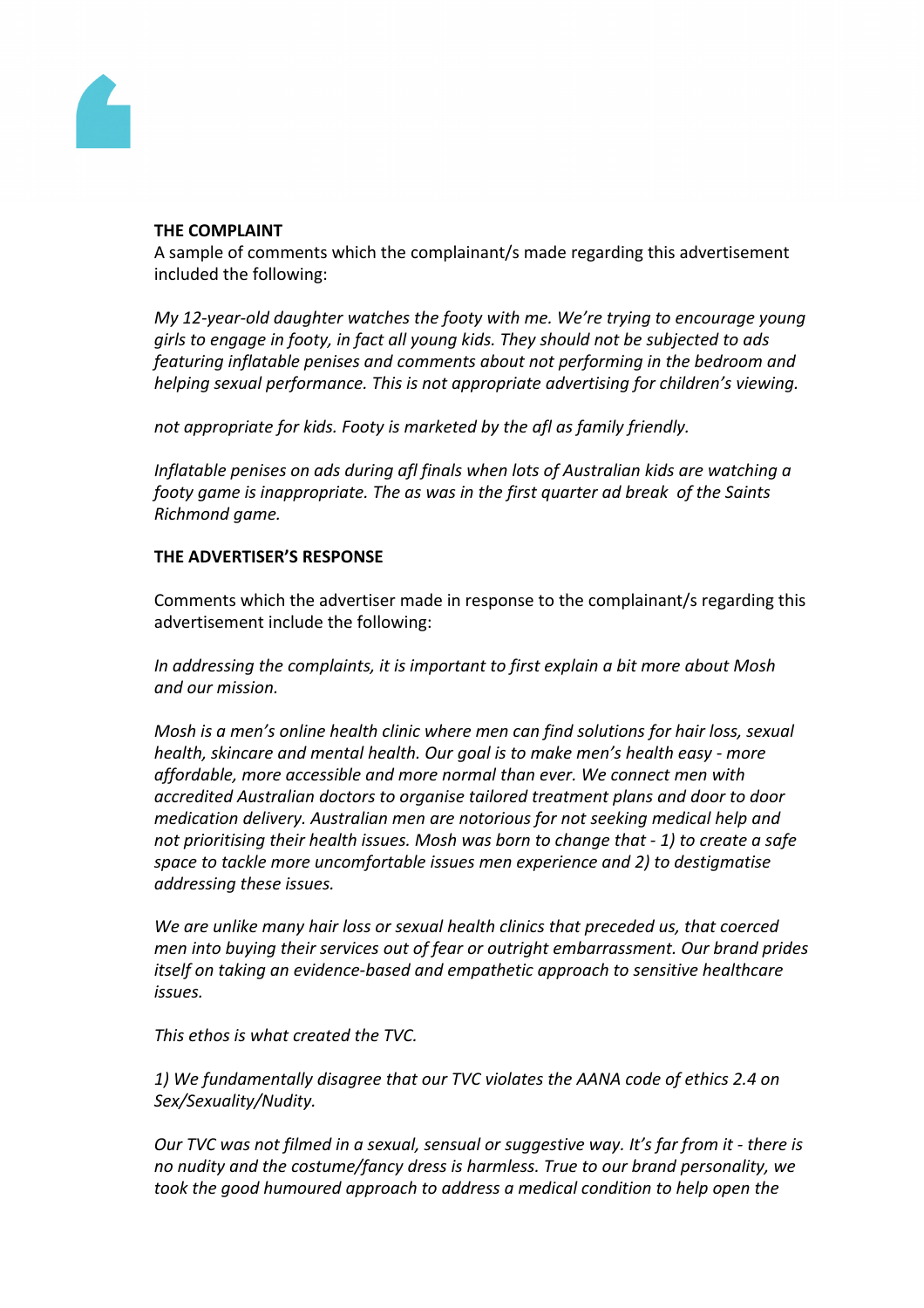

*dialogue, normalise the process of seeking help and cut through the stigma. At the end of the day, erectile dysfunction is a medical condition like any other (more common than you think), and we at Mosh want to help men get the right treatment. In fact, our psychologists often relay feedback that sexual dysfunction leads to poor mental health and, prior to Mosh, our members did not feel comfortable tackling their sexual health issues through traditional channels. This is fundamentally different from inappropriately using sex and nudity to create a crass brand identity and sell nonhealth related products.* 

*2) We took appropriate steps to cater to the audience even when we were not required to.*

*We had long discussions with both Foxtel and Seven (Seven is responsible for selling AFL spots on Foxtel) about the most appropriate times to air our TVC. Out of the 12 AFL games our TVC aired between 18 September and 17 October, we had only one game on Sunday 20 September where our TVC was aired during the afternoon game (3:35PM start). After receiving one direct complaint, we also took it into our own hands to ensure that all the remaining TVCs aired in the night games only, well after 7:30PM.*

*3) The complaint the subject of this response is a minority view*

*The overwhelming response to our TVC was positive. In fact, many people have applauded our efforts to tackle embarrassing men's health issues in a humorous way while simultaneously opening up a dialogue around sex education.*

*Comprehensive sex education is important and many governments are now advising parents to talk to their children early about sexuality and sexual health. Below are a few of many useful resources and excerpts:*

## *\* UNESCO*

*https://en.unesco.org/news/why-comprehensive-sexuality-education-important "There is significant evidence on the impact of sexuality education. Sexuality education has positive effects, including increasing young people's knowledge and improving their attitudes related to sexual and reproductive health and behaviors. Countries are increasingly acknowledging the importance of equipping young people with knowledge and skills to make responsible choices for their lives. International Technical Guidance on Sexuality Education reaffirms the position of sexuality education within a framework of human rights and gender equality... women and girls empowerment."*

*This guide includes learning objectives and plans for children starting age 5. Download here:*

*https://unesdoc.unesco.org/ark:/48223/pf0000260770*

*\* Victorian Government*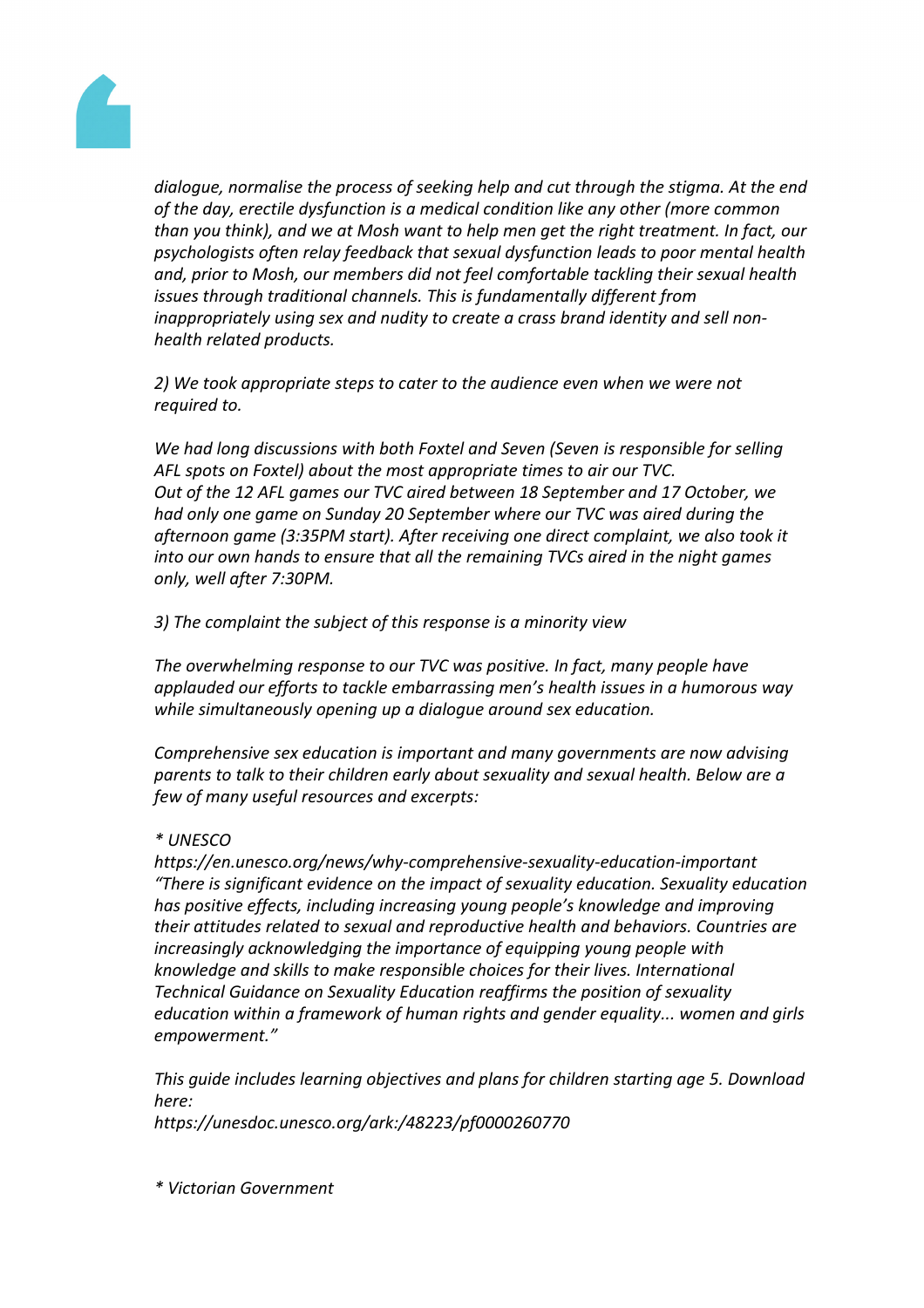

*https://www.betterhealth.vic.gov.au/health/HealthyLiving/sex-education-tips-forparents*

*"Sex education is an ongoing process – short and frequent conversations are better than the big, one-off talk."*

*https://www.betterhealth.vic.gov.au/health/HealthyLiving/talking-to-primary-schoolchildren-about-sex*

*"If you are unapproachable, your child will turn to other sources of information that may not be reliable, such as friends."*

## *\* Western Australian Government*

*https://healthywa.wa.gov.au/-/media/Files/HealthyWA/Original/Sexualhealth/TSTO\_V2.pdf*

*"Most parents and carers know that, just like learning how to play or talk, sexual development is a part of human development. Most parents know and believe that talking to their kids about sexual matters is important. And they are right – it does make a positive difference… Talk soon. Talk often. was developed by the Western Australian (WA) Department of Health following research that found a need for resources to support parents and families as the primary sexuality educators of their children. "*

*\* NSW Department of Education*

*https://cpb-ap-*

*se2.wpmucdn.com/learning.schools.nsw.edu.au/dist/c/8/files/2015/06/5. sexualityed-fs2017acc-s0v5ui.pdf*

*"This document includes information on: why we need sexuality and sexual health education in NSW schools"*

*\* Today's Parent*

*https://www.todaysparent.com/family/parenting/age-by-age-guide-to-talking-tokids-about-sex/*

*"Experts agree that sex is something kids should always be learning about. They recommend weaving sex into everyday discussions, layering in more information over time and introducing certain concepts at specific ages. With that in mind, we've put together this age-specific guide to help you learn how to talk to kids about sex… starting before they're verbal"*

*4) Campaign is complete and feedback taken on board.*

*Our Foxtel campaign ended as of Saturday, 17 October 2020, and we will certainly take on board all feedback received on our campaign in crafting future campaigns.*

*Ultimately our goal is to make men's health easy - more affordable, more accessible and more normal than ever and we believe that our TVC was aired in good taste to facilitate that medical conversation and courage to seek help for many Australian men.*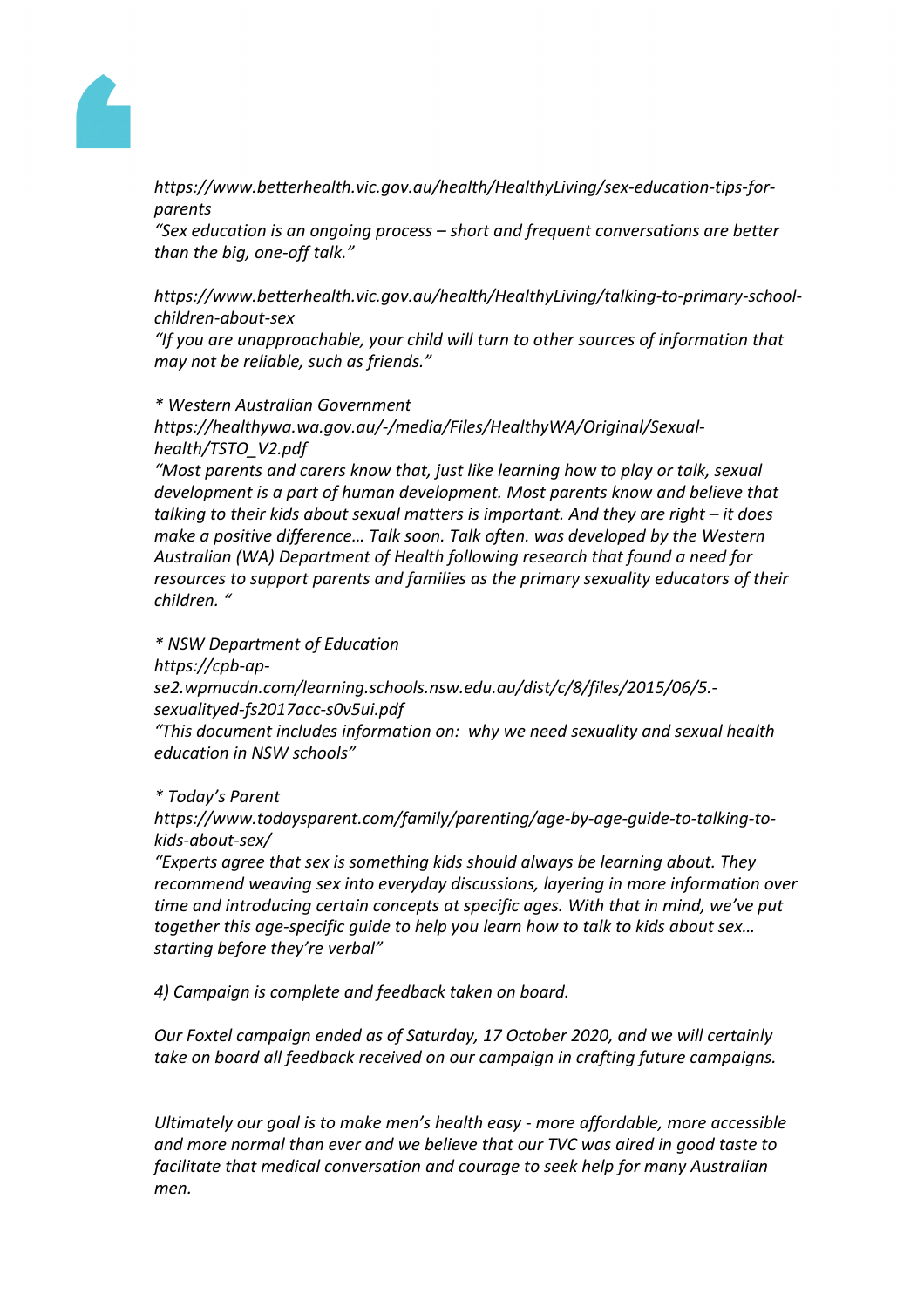

#### **THE DETERMINATION**

The Ad Standards Community Panel (the Panel) considered whether this advertisement breaches Section 2 of the AANA Code of Ethics (the Code).

The Panel noted the complainants' concerns that the inflatable penises and sexual themes were not appropriate at a time when children are likely view the advertisement.

The Panel viewed the advertisement and noted the advertiser's response.

# **Section 2.4: Advertising or Marketing Communications shall treat sex, sexuality and nudity with sensitivity to the relevant audience.**

The Panel noted the Practice Note for the Code:

"Full frontal nudity and explicit pornographic language is not permitted. Images of genitalia are not acceptable. Images of nipples may be acceptable in advertisements for plastic surgery or art exhibits for example."

## **Does the advertisement contain sex?**

The Panel noted the dictionary definition of sex most relevant to this section of the Code of Ethics is 'sexual intercourse; sexually stimulating or suggestive behaviour.' (Macquarie Dictionary 2006).

The Panel considered that the advertisement contained references to 'sexual health' and 'performing in the bedroom' and that this was a reference to sex.

## **Does the advertisement contain sexuality?**

The Panel noted the definition of sexuality includes 'sexual character, the physical fact of being either male or female; The state or fact of being heterosexual, homosexual or bisexual; sexual preference or orientation; one's capacity to experience and express sexual desire; the recognition or emphasising of sexual matters'. The Panel noted that the use of male or female actors in an advertisement is not by itself a depiction of sexuality.

The Panel noted that the advertisement contains sexual references and a depiction of men in penis costumes and that the advertisement does contain sexuality.

## **Does the advertisement contain nudity?**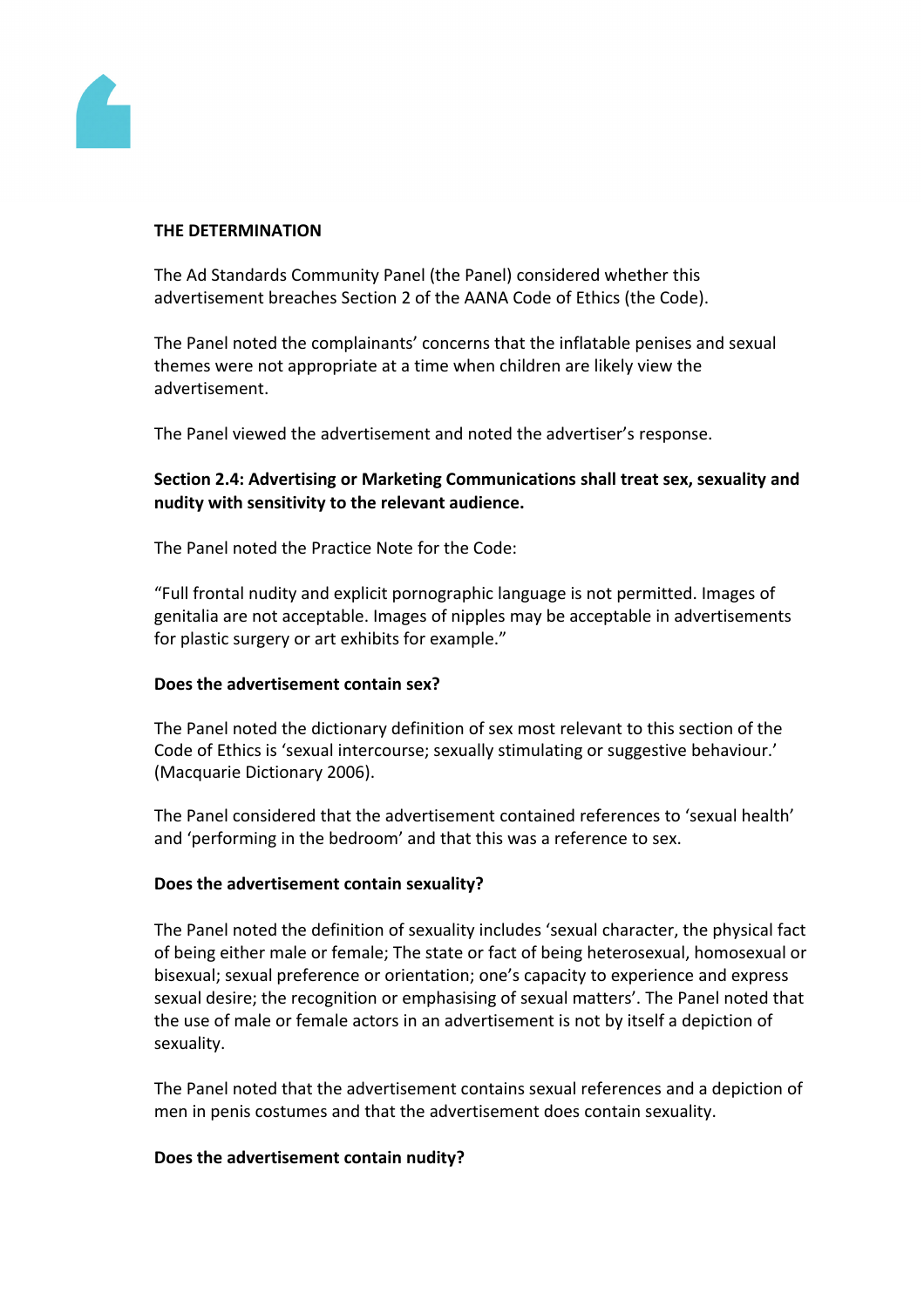

The Panel noted that the dictionary definition of nudity includes 'something nude or naked', and that nude and naked are defined to be 'unclothed and includes something 'without clothing or covering'.

The Panel noted that the men in the advertisement were wearing large penis costumes. The Panel noted there was no actual nudity in the advertisement, however the men were dressed in inflatable penis costumes and the representation of male genitals may be considered by some to amount to nudity.

## **Are the issues of sex sexuality and nudity treated with sensitivity to the relevant audience?**

The Panel considered the meaning of 'sensitive' and noted that the definition of sensitive in this context can be explained as indicating that 'if you are sensitive to other people's needs, problems, or feelings, you show understanding and awareness of them.' (https://www.collinsdictionary.com/dictionary/english/sensitive).

The Panel considered that the requirement to consider whether sexual suggestion is 'sensitive to the relevant audience' requires them to consider who the relevant audience is and to have an understanding of how they might react to or feel about the advertisement – the concept of how subtle sexual suggestion is or might be is relevant to the Panel considering how some sections of the community, such as children, might perceive the advertisement.

The Panel noted that this advertisement was broadcast on Pay TV and that many of the complainants viewed it whilst watching sports programs. The Panel considered that the relevant audience for sports is broad and would include children.

The Panel noted that men's health is an important topic that is often not openly spoken about. The Panel considered that the advertisement approached the topic in a humorous manner to engage a male audience which may otherwise not be comfortable with the topic.

The Panel acknowledged that some members of the community would be uncomfortable with the topic of sexual health being shown on Pay TV at time when children would be watching.

However, the Panel considered that the sexual references in the advertisement were not explicit and would not be understood by young children. The Panel considered that the information given in the advertisement was factual and was not overly sexual or inappropriate.

The Panel considered that although the penis costumes were recognisable, they were not realistic and would not constitute nudity that was inappropriate for a broad